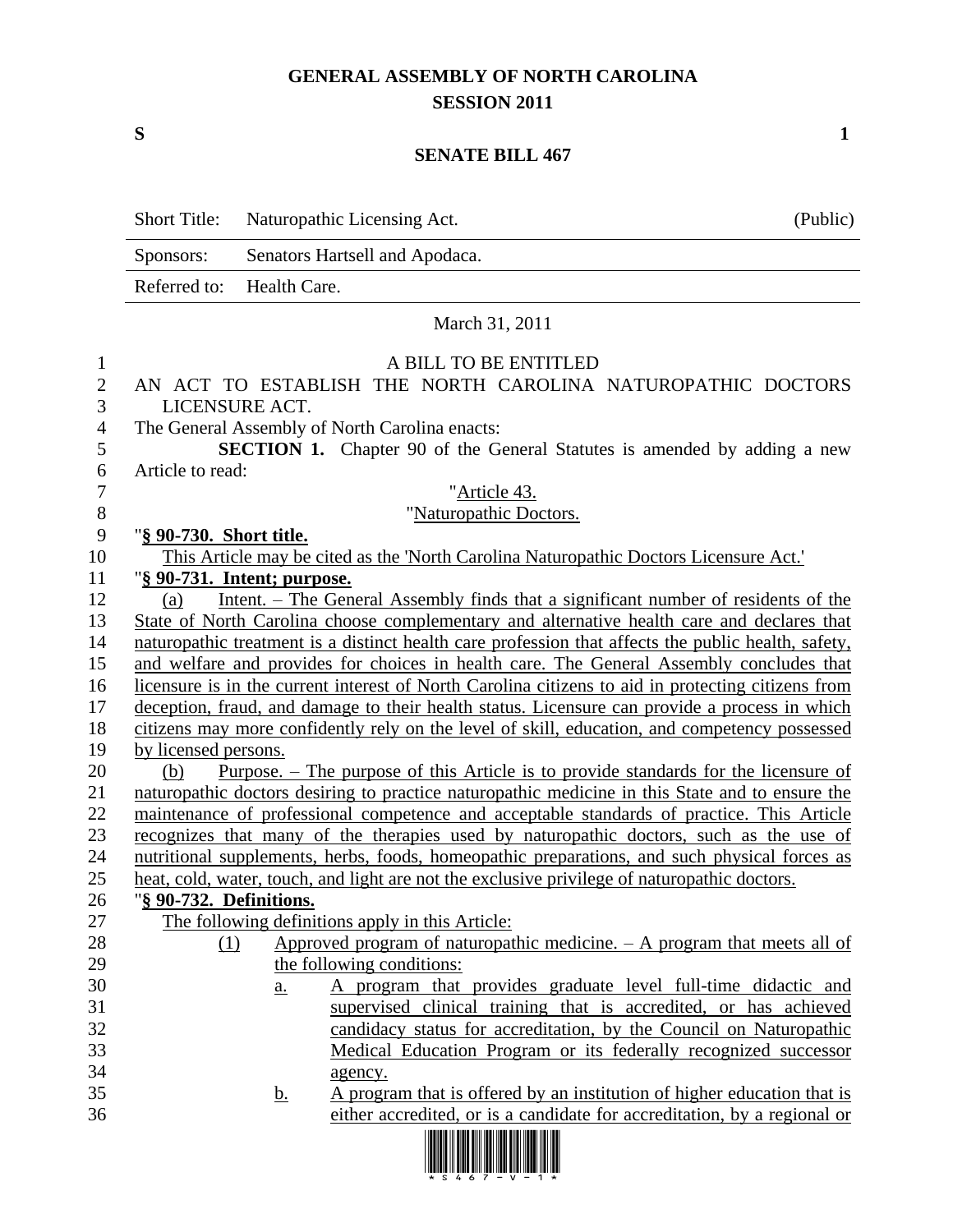|     | <b>General Assembly of North Carolina</b>                                                                                                                                                         | <b>Session 2011</b> |
|-----|---------------------------------------------------------------------------------------------------------------------------------------------------------------------------------------------------|---------------------|
|     | national institutional accrediting agency recognized by the United                                                                                                                                |                     |
|     | States Secretary of Education.                                                                                                                                                                    |                     |
|     | If the program is offered in the United States, a program that awards<br>$\underline{c}$ .                                                                                                        |                     |
|     | the degree of Doctor of Naturopathy or Doctor of Naturopathic                                                                                                                                     |                     |
|     | Medicine. If the program is offered in Canada, a program that awards                                                                                                                              |                     |
|     | the degree or diploma of Doctor of Naturopathy or Doctor of                                                                                                                                       |                     |
|     | Naturopathic Medicine, and is offered by an institution of higher                                                                                                                                 |                     |
|     | education that has provincial approval for participation in                                                                                                                                       |                     |
|     | government-funded student aid programs.                                                                                                                                                           |                     |
| (2) | Board. – The North Carolina Naturopathic Doctors Licensing Board.                                                                                                                                 |                     |
| (3) | Criminal history. $-$ A history of conviction of a State or federal crime,                                                                                                                        |                     |
|     | whether a misdemeanor or felony.                                                                                                                                                                  |                     |
| (4) | Integrative medicine. $-$ Same as defined in G.S. 90-1.1(3).                                                                                                                                      |                     |
| (5) | Natural medicines. - Any herbal, nutritional, supplemental, homeopathic, or                                                                                                                       |                     |
|     | other nonprescription remedies.                                                                                                                                                                   |                     |
| (6) | Naturopathic medicine. $-$ A system of natural health care that employs                                                                                                                           |                     |
|     | diagnosis and treatment using natural therapies and diagnostic techniques for                                                                                                                     |                     |
|     | the promotion, maintenance, and restoration of health and the prevention of                                                                                                                       |                     |
|     | disease, including the following:                                                                                                                                                                 |                     |
|     | Administering or providing any of the following for preventive and<br>a.                                                                                                                          |                     |
|     | therapeutic purposes: natural medicines, natural therapies, natural<br>topical medicines, counseling, hydrotherapy, dietary therapy, and                                                          |                     |
|     | naturopathic physical medicine.                                                                                                                                                                   |                     |
|     | Using diagnostic procedures, including physical and orificial<br><u>b.</u>                                                                                                                        |                     |
|     | examination, but excluding endoscopy, sigmoidoscopy,                                                                                                                                              | and                 |
|     | colonoscopy.                                                                                                                                                                                      |                     |
|     | Ordering and interpreting laboratory tests and diagnostic imaging,<br>$\underline{c}$ .                                                                                                           |                     |
|     | excluding electrocardiograms, echocardiograms,<br>but                                                                                                                                             |                     |
|     | electroencephalograms, nuclear imagings, MRIs, CT scans, and other                                                                                                                                |                     |
|     | tests that should be conducted and interpreted by an appropriate                                                                                                                                  |                     |
|     | medical specialist.                                                                                                                                                                               |                     |
| (7) | Naturopathic physical medicine. – The manual use of massage, stretching, or                                                                                                                       |                     |
|     | resistance.                                                                                                                                                                                       |                     |
| (8) | Naturopathic doctor. $-$ A person licensed to practice naturopathic medicine                                                                                                                      |                     |
|     | under this Article.                                                                                                                                                                               |                     |
|     | "§ 90-733. Practice of naturopathic medicine; scope of practice.                                                                                                                                  |                     |
| (a) | Practice of Naturopathic Medicine. - A naturopathic doctor is a licensed health care                                                                                                              |                     |
|     | provider having the same responsibilities as other licensed doctors regarding public health                                                                                                       |                     |
|     | laws, reportable diseases and conditions, communicable disease control and prevention, and the                                                                                                    |                     |
|     | recording of vital statistics. In diagnosing and treating an individual, a naturopathic doctor may<br>employ the following naturopathic therapies, modalities, procedures, or remedies consistent |                     |
|     | with naturopathic education and training:                                                                                                                                                         |                     |
| (1) | Dispense, administer, and advise the use of natural remedies derived from or                                                                                                                      |                     |
|     | substantially similar in molecular structure or function to natural sources for                                                                                                                   |                     |
|     | preventive and therapeutic purposes, including food, extracts of food,                                                                                                                            |                     |
|     | nutraceuticals, vitamins, minerals, enzymes, botanicals and their extracts,                                                                                                                       |                     |
|     | remedies<br>prepared<br>according<br>homeopathic<br>to                                                                                                                                            | the Homeopathic     |
|     | Pharmacopoeia of the United States, and all dietary supplements and                                                                                                                               |                     |
|     | nonprescription drugs as defined by the Federal Food, Drug, and Cosmetic                                                                                                                          |                     |
|     | <u>Act, 21 U.S.C.A. § 301, et seq.</u>                                                                                                                                                            |                     |
| (2) | Order and perform physical examinations.                                                                                                                                                          |                     |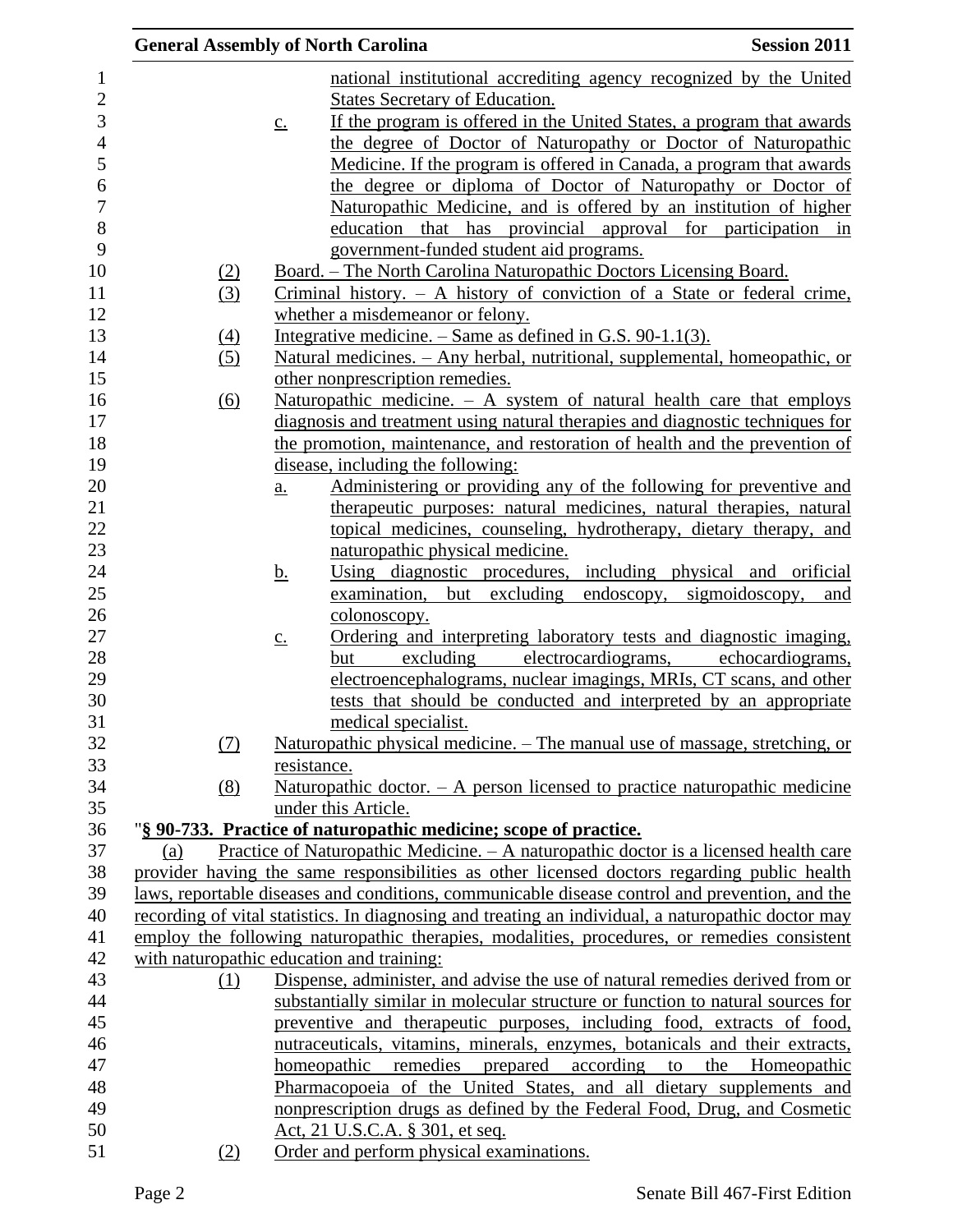|                            |                   | <b>General Assembly of North Carolina</b>                                                    | <b>Session 2011</b> |
|----------------------------|-------------------|----------------------------------------------------------------------------------------------|---------------------|
|                            | (3)               | Order, perform, and interpret laboratory examinations and diagnostic<br>imaging studies.     |                     |
|                            | (4)               | Perform hot or cold hydrotherapy, colon hydrotherapy, naturopathic physical                  |                     |
|                            |                   | treatment, electromagnetic energy, and therapeutic exercise.                                 |                     |
|                            | (5)               | Perform health education and health counseling.                                              |                     |
|                            | (6)               | Perform musculoskeletal manipulation.                                                        |                     |
|                            | <u>(7)</u>        | Perform utilization routes of administration, including oral, nasal, auricular,              |                     |
|                            |                   | ocular, rectal, vaginal, and transdermal.                                                    |                     |
|                            | (8)               | Perform repair and care incidental to superficial lacerations and abrasions                  |                     |
|                            |                   | and apply topical and local anesthetics and antimicrobials.                                  |                     |
|                            | (9)               | Remove foreign bodies located in the superficial tissues.                                    |                     |
|                            | (10)              | Perform any other Board-approved therapies, modalities, procedures, and                      |                     |
|                            |                   | remedies for which the licensee has been trained and educated.                               |                     |
| (c)                        |                   | Prohibitions. - A naturopathic doctor may not perform any of the following                   |                     |
|                            |                   | functions unless otherwise licensed by this State to do so:                                  |                     |
|                            | (1)               | Prescribe, dispense, or administer any legend drug, except as authorized by                  |                     |
|                            |                   | this Article.                                                                                |                     |
|                            | (2)               | Practice or attempt to practice as a medical physician, osteopath,                           |                     |
|                            |                   | acupuncturist, dentist, podiatrist, optometrist, chiropractor, dietitian or                  |                     |
|                            |                   | nutritionist, psychologist, advanced practice professional nurse, physician                  |                     |
|                            |                   | assistant, physical therapist, or any other health care professional not                     |                     |
|                            |                   | authorized by this Article.                                                                  |                     |
|                            | (3)               | Use general or spinal anesthetics.                                                           |                     |
|                            | (4)               | Perform surgical procedures using a laser device.                                            |                     |
|                            | (5)               | Perform surgical procedures.                                                                 |                     |
|                            | (6)               | Administer ionizing radioactive substances for therapeutic purposes.                         |                     |
|                            | <u>(7)</u>        | Perform chiropractic adjustments.                                                            |                     |
|                            | (8)               | Perform acupuncture.                                                                         |                     |
|                            |                   | "§ 90-734. License required; exemptions.                                                     |                     |
| (a)                        |                   | License Required. - On or after January 1, 2012, no person shall practice or offer to        |                     |
|                            |                   | practice as a naturopathic doctor, perform naturopathic medicine, or use any card, title, or |                     |
|                            |                   | abbreviation to indicate that the person is a naturopathic doctor unless the person has been |                     |
|                            |                   | licensed under the provisions of this Article. Persons licensed under this Article have the  |                     |
|                            |                   | exclusive right to use the titles 'Naturopathic Doctor,' 'Doctor of Naturopathic Medicine,'  |                     |
|                            |                   | 'Doctor of Naturopathy,' 'Naturopathic Medicine,' 'Naturopath,' or the abbreviations 'D.N.,' |                     |
| 'N.D.,' 'ND,' and 'N.M.D.' |                   |                                                                                              |                     |
| (b)                        |                   | Exemptions. – Nothing in this Article shall be construed to prohibit or affect any of        |                     |
| the following:             |                   |                                                                                              |                     |
|                            | (1)               | The practice of a profession by an individual who is licensed, certified, or                 |                     |
|                            |                   | registered under other laws of this State and is performing services within                  |                     |
|                            |                   | the authorized scope of practice.                                                            |                     |
|                            | (2)               | The practice of naturopathic medicine by a person employed by the federal                    |                     |
|                            |                   | government while the person is engaged in the performance of duties                          |                     |
|                            |                   | prescribed by laws and regulations of the United States.                                     |                     |
|                            | (3)               | A person rendering aid in an emergency situation when no fee or other                        |                     |
|                            |                   | compensation for the service is received.                                                    |                     |
|                            | $\underline{(4)}$ | The practice of naturopathic medicine by a naturopathic doctor duly licensed                 |                     |
|                            |                   | in another state, territory, or the District of Columbia when called into this               |                     |
|                            |                   | State to consult with a licensed physician for a period not to exceed six                    |                     |
|                            |                   | months.                                                                                      |                     |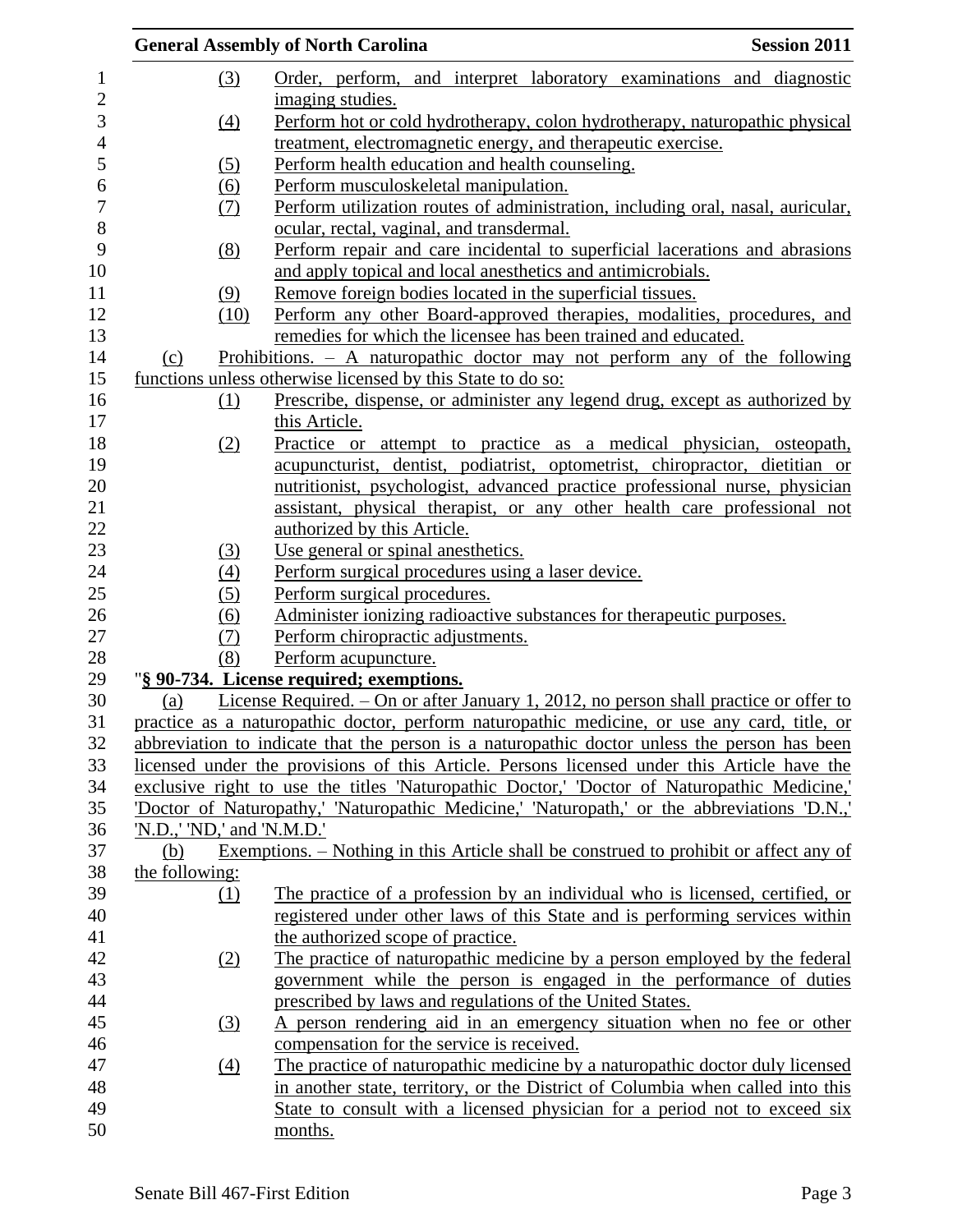|                     | <b>General Assembly of North Carolina</b>                                                           | <b>Session 2011</b> |
|---------------------|-----------------------------------------------------------------------------------------------------|---------------------|
| (5)                 | The practice of naturopathic medicine by students completing a clinical                             |                     |
|                     | requirement for graduation from a naturopathic training program approved                            |                     |
|                     | by the Board, so long as the practice is performed under the supervision of a                       |                     |
|                     | physician licensed under Article 1 of this Chapter and the clinical                                 |                     |
|                     | requirement does not exceed one year.                                                               |                     |
|                     | A person who does not hold himself or herself out to be a naturopathic                              |                     |
| (6)                 | doctor when that person furnishes information to customers on nutritional                           |                     |
|                     |                                                                                                     |                     |
|                     | supplements, herbs, food, homeopathic preparations, and such physical                               |                     |
|                     | forces as heat, cold, water, touch, and light at the person's retail, health spa,                   |                     |
|                     | or health consulting establishment.                                                                 |                     |
| (c)                 | Unlawful Act. $-$ A person who violates this section is guilty of a Class 1                         |                     |
|                     | misdemeanor. The Board may make application to superior court for an order enjoining a              |                     |
|                     | violation of this section. Upon a showing by the Board that a person has violated or is about to    |                     |
|                     | violate this section, the court may grant an injunction, restraining order, or take other           |                     |
| appropriate action. |                                                                                                     |                     |
|                     | "§ 90-735. North Carolina Naturopathic Doctors Licensing Board.                                     |                     |
| (a)                 | Board. - The North Carolina Naturopathic Doctors Licensing Board is created. The                    |                     |
|                     | Board consists of seven members serving for staggered terms. The initial Board members shall        |                     |
|                     | be appointed on or before January 1, 2012, as follows:                                              |                     |
| (1)                 | The General Assembly, upon the recommendation of the President Pro                                  |                     |
|                     | Tempore of the Senate, shall appoint two naturopathic doctors who are                               |                     |
|                     | licensed under this Article. One member shall serve a term of one year and                          |                     |
|                     | one member shall serve a term of three years.                                                       |                     |
| (2)                 | The General Assembly, upon the recommendation of the Speaker of the                                 |                     |
|                     | House of Representatives, shall appoint two naturopathic doctors who are                            |                     |
|                     | licensed under this Article. One member shall serve a term of one year and                          |                     |
|                     | one member shall serve a term of two years.                                                         |                     |
| (3)                 | The Governor shall appoint two physicians licensed under Article 1 of                               |                     |
|                     | Chapter 90 of the General Statutes, at least one of whom shall be involved in                       |                     |
|                     | the practice of integrative medicine or who teaches integrative medicine at a                       |                     |
|                     | medical school. Both of these members shall serve a term of three years.                            |                     |
| (4)                 | The Governor shall appoint for a two-year term a public member who is not                           |                     |
|                     | a licensed health care professional and is not employed in a health care                            |                     |
|                     | profession.                                                                                         |                     |
|                     | Upon the expiration of the terms of the initial Board members, each member is appointed             |                     |
|                     | for a term of three years, beginning on January 1 of each year. A member serves until the           |                     |
|                     | member's successor is appointed.                                                                    |                     |
| (b)                 | Vacancies. $-$ A member of the Board serves at the pleasure of the authority that                   |                     |
|                     | appointed the member. A vacancy shall be filled in the same manner as the original                  |                     |
|                     | appointment. An appointee to fill a vacancy shall serve the remainder of the unexpired term and     |                     |
|                     | until the appointee's successor has been duly appointed.                                            |                     |
|                     | Removal. – The Board may remove any of its members for neglect of duty,                             |                     |
| (c)                 |                                                                                                     |                     |
|                     | incompetence, or unprofessional conduct. A member subject to disciplinary proceedings as a          |                     |
|                     | licensee is disqualified from participating in the official business of the Board until the charges |                     |
| have been resolved. |                                                                                                     |                     |
| (d)                 | General Administration. – A Board member may not receive compensation but may                       |                     |
|                     | receive reimbursement as provided in G.S. 93B-5. The officers of the Board include a chair, a       |                     |
|                     | secretary, and any other officer deemed necessary by the Board to carry out the purposes of this    |                     |
|                     | Article. All officers shall be elected annually by the Board at its first meeting held after        |                     |
|                     | appointments to the Board are made. The Board shall hold a meeting within 45 days of the            |                     |
|                     | appointment of new Board members. All officers shall serve one-year terms and shall serve           |                     |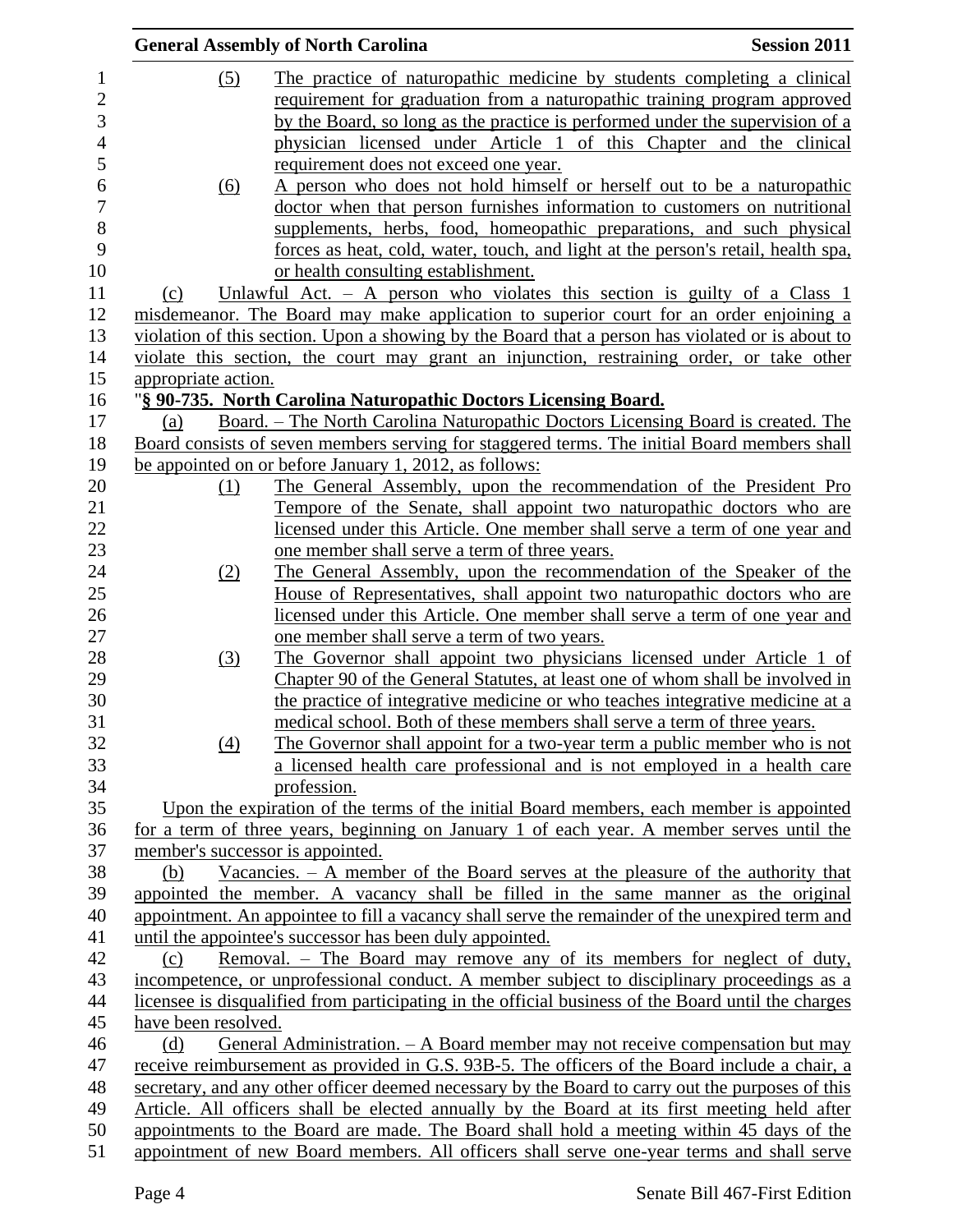## **General Assembly of North Carolina Session 2011**

| $\mathbf{1}$   |                                                                                       | until their successors are elected and qualified. No person shall chair the Board for more than  |  |  |
|----------------|---------------------------------------------------------------------------------------|--------------------------------------------------------------------------------------------------|--|--|
| $\overline{2}$ |                                                                                       | five consecutive years. The Board may adopt rules governing the calling, holding, and            |  |  |
| 3              | conducting of regular and special meetings. A majority of Board members constitutes a |                                                                                                  |  |  |
| $\overline{4}$ | quorum.                                                                               |                                                                                                  |  |  |
| 5              | "§ 90-736. Powers of the Board.                                                       |                                                                                                  |  |  |
| $\sqrt{6}$     |                                                                                       | The Board shall have the following powers and duties:                                            |  |  |
| $\tau$         | <u>(1)</u>                                                                            | Administer and enforce the provisions of this Article.                                           |  |  |
| $8\,$          | (2)                                                                                   | Adopt rules as may be necessary to carry out the provisions of this Article.                     |  |  |
| 9              | (3)                                                                                   | Establish, examine, and determine the qualifications and fitness of applicants                   |  |  |
| 10             |                                                                                       | for licensure and renewal of licensure.                                                          |  |  |
| 11             | $\underline{(4)}$                                                                     | Issue, renew, deny, suspend, or revoke licenses and conduct any disciplinary                     |  |  |
| 12             |                                                                                       | actions authorized by this Article.                                                              |  |  |
| 13             | (5)                                                                                   | Collect fees for licensure, licensure renewal, and other services deemed                         |  |  |
| 14             |                                                                                       | necessary to carry out the provisions of this Article.                                           |  |  |
| 15             | (6)                                                                                   | Recommend and advocate for the establishment of one or more approved                             |  |  |
| 16             |                                                                                       | programs of naturopathic medicine in this State.                                                 |  |  |
| 17             | (7)                                                                                   | Establish and approve continuing education requirements for persons                              |  |  |
| 18             |                                                                                       | licensed under this Article.                                                                     |  |  |
| 19             | (8)                                                                                   | Develop and implement a plan for instituting a naturopathic doctor residency                     |  |  |
| 20             |                                                                                       | program no later than July 1, 2013.                                                              |  |  |
| 21             | (9)                                                                                   | Employ and fix the compensation of personnel that the Board determines is                        |  |  |
| 22             |                                                                                       | necessary to carry out the provisions of this Article and incur other expenses                   |  |  |
| 23             |                                                                                       | necessary to perform the duties of the Board.                                                    |  |  |
| 24             | (10)                                                                                  | Adopt a seal containing the name of the Board for use on all licenses and                        |  |  |
| 25             |                                                                                       | official reports issued by the Board.                                                            |  |  |
| 26             | (11)                                                                                  | Institute corrective measures, as necessary, to rehabilitate naturopathic                        |  |  |
| 27             |                                                                                       | doctors or limit their practice.                                                                 |  |  |
| 28             |                                                                                       | "§ 90-737. Qualifications for licensure; renewal; reinstatement.                                 |  |  |
| 29             | (a)                                                                                   | <u>Licensure. – Upon application to the Board and payment of the required fees, and</u>          |  |  |
| 30             |                                                                                       | applicant may be licensed under this Article as a naturopathic doctor if the applicant meets all |  |  |
| 31             |                                                                                       | of the following qualifications and conditions:                                                  |  |  |
| 32             | (1)                                                                                   | Is of good moral and ethical character.                                                          |  |  |
| 33             | (2)                                                                                   | Is a graduate of an approved program of naturopathic medicine.                                   |  |  |
| 34             | (3)                                                                                   | Meets one of the following two conditions:                                                       |  |  |
| 35             |                                                                                       | Has successfully passed a competency-based national naturopathic<br>$\underline{a}$ .            |  |  |
| 36             |                                                                                       | licensing examination administered by the North American Board of                                |  |  |
| 37             |                                                                                       | Naturopathic Examiners, or equivalent agency as recognized by the                                |  |  |
| 38             |                                                                                       | Board.                                                                                           |  |  |
| 39             |                                                                                       | Has successfully passed a competency-based examination approved<br><u>b.</u>                     |  |  |
| 40             |                                                                                       | by the Board and by the North American Board of Naturopathic                                     |  |  |
| 41             |                                                                                       | Medical Education or its successor agency.                                                       |  |  |
| 42             | $\left(4\right)$                                                                      | Provides the Board with a list of physicians licensed to practice medicine in                    |  |  |
| 43             |                                                                                       | this State who have agreed to work with the applicant and accept referrals                       |  |  |
| 44             |                                                                                       | from the applicant. The applicant shall also provide the Board with letters of                   |  |  |
| 45             |                                                                                       | verification from the listed physicians. The list shall include physicians with                  |  |  |
| 46             |                                                                                       | specialties in at least four of the following areas: allergy and immunology,                     |  |  |
| 47             |                                                                                       | cancer and oncology, cardiology, endocrinology and metabolism, family                            |  |  |
| 48             |                                                                                       | medicine, gastroenterology, internal medicine, obstetrics and gynecology,                        |  |  |
| 49             |                                                                                       | pediatrics, psychiatry, and urology.                                                             |  |  |
| 50             | <u>(5)</u>                                                                            | Submits any other documentation the Board deems necessary to determine                           |  |  |
| 51             |                                                                                       | the applicant's fitness for licensure under this Article. This documentation                     |  |  |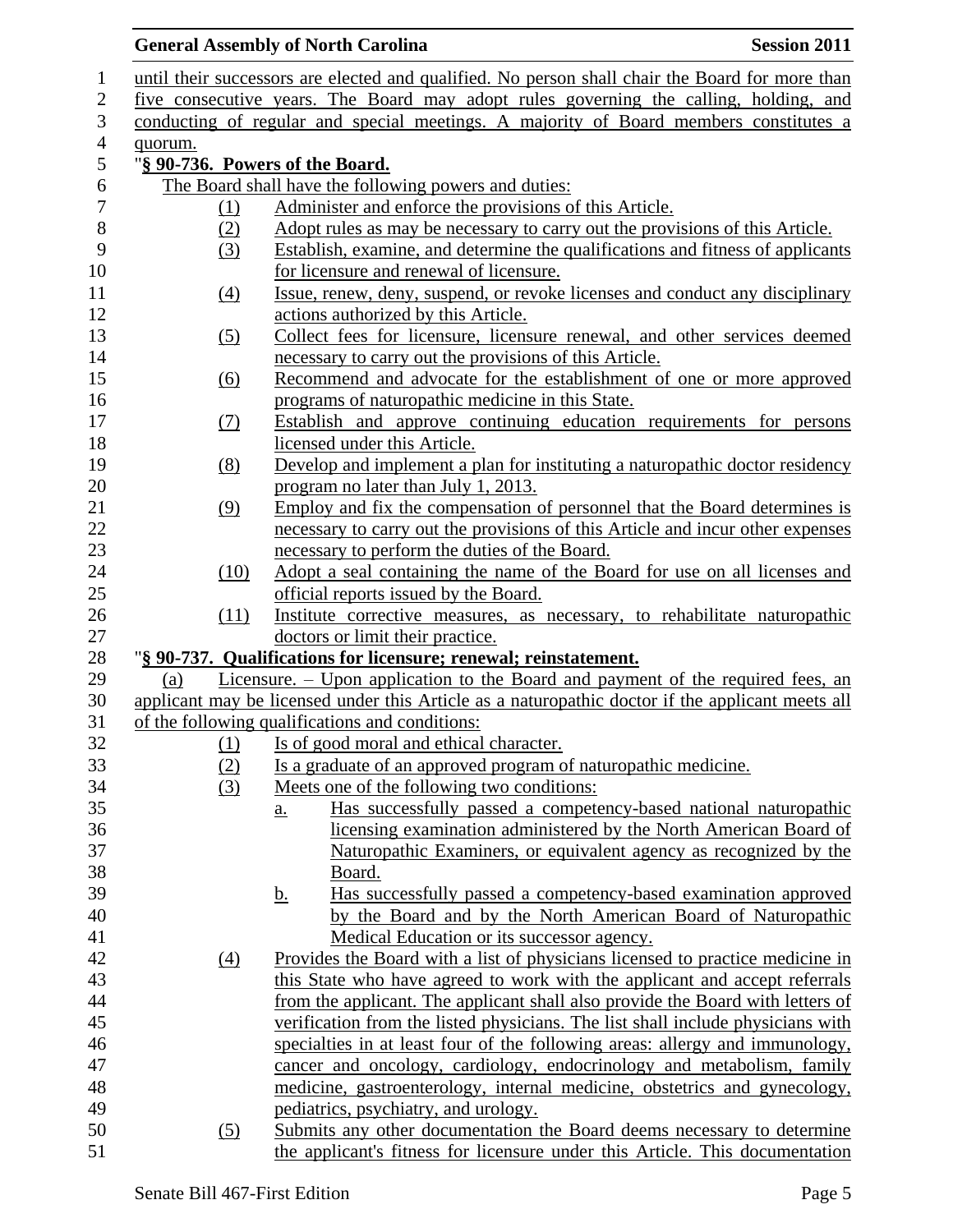|                |                            | <b>General Assembly of North Carolina</b>                                                                                                                                          | <b>Session 2011</b> |
|----------------|----------------------------|------------------------------------------------------------------------------------------------------------------------------------------------------------------------------------|---------------------|
| $\mathbf{1}$   |                            | may include successful completion of a Board-approved examination on                                                                                                               |                     |
| $\overline{2}$ |                            | State laws and rules related to naturopathic medicine.                                                                                                                             |                     |
| 3              | (b)                        | Renewal. $-$ A license expires two years after the date it is issued unless it is                                                                                                  |                     |
| $\overline{4}$ |                            | renewed. Failure to renew a license within six months of the date the license expires shall result                                                                                 |                     |
| 5              |                            | in automatic forfeiture of the right to practice naturopathic medicine in this State until such                                                                                    |                     |
| 6              |                            | time that the license has been reinstated. To renew a license, a licensee shall meet all of the                                                                                    |                     |
| $\overline{7}$ | following conditions:      |                                                                                                                                                                                    |                     |
| 8              | (1)                        | Submit an application for license renewal.                                                                                                                                         |                     |
| 9              | (2)                        | Pay the required fees.                                                                                                                                                             |                     |
| 10             | (3)                        | Complete at least 40 hours of continuing education approved by the Board                                                                                                           |                     |
| 11             |                            | within a two-year period.                                                                                                                                                          |                     |
| 12             | (c)                        | Reinstatement. $-$ A licensed naturopathic doctor who has allowed the license to                                                                                                   |                     |
| 13             |                            | lapse by failure to renew within the time allowed under subsection (b) of this section may apply                                                                                   |                     |
| 14             |                            | for reinstatement. The Board may reinstate the applicant's license if the applicant pays the                                                                                       |                     |
| 15             |                            | required fees, furnishes a statement of the reason for failure to apply for renewal before the                                                                                     |                     |
| 16             |                            | deadline, and complies with any other requirements established in rules adopted by the Board.                                                                                      |                     |
| 17             |                            | If the license has lapsed for five years or longer, the Board may require the applicant to                                                                                         |                     |
| 18             |                            | satisfactorily complete a refresher course approved by the Board or to provide proof of active                                                                                     |                     |
| 19             |                            | licensure within the past five years in another jurisdiction.                                                                                                                      |                     |
| 20             | "§ 90-738. Reciprocity.    |                                                                                                                                                                                    |                     |
| 21             |                            | The Board may grant, upon application and payment of fees, a license to a person who                                                                                               |                     |
| 22             |                            | resides in this State and has been licensed to practice as a naturopathic doctor in another state                                                                                  |                     |
| 23             |                            | or a Canadian province if both of the following conditions are met:                                                                                                                |                     |
| 24             | (1)                        | The standards for licensure in the state or province in which the naturopathic                                                                                                     |                     |
| 25             |                            | doctor is licensed are substantially equivalent to those provided in this                                                                                                          |                     |
| 26             |                            | Article.                                                                                                                                                                           |                     |
| 27             | (2)                        | The applicant provides proof of licensure in good standing in all states and                                                                                                       |                     |
| 28             |                            | provinces in which the applicant has been licensed.                                                                                                                                |                     |
| 29             | "§ 90-739. Fees.           |                                                                                                                                                                                    |                     |
| 30             |                            | The Board may impose the following fees:                                                                                                                                           |                     |
| 31             | (1)                        | Application and examination                                                                                                                                                        | \$200.00            |
| 32             | (2)                        | License                                                                                                                                                                            | \$600.00            |
| 33             | (3)                        | License renewal                                                                                                                                                                    | \$400.00            |
| 34             | (4)                        | Late renewal                                                                                                                                                                       | \$200.00            |
| 35             | (5)                        | Reinstatement                                                                                                                                                                      | \$1,000             |
| 36             | (6)                        | Reasonable charges for duplication services and                                                                                                                                    |                     |
| 37             |                            | material.                                                                                                                                                                          |                     |
| 38             | (7)                        | Criminal history record check fee equal to the amount                                                                                                                              |                     |
| 39             |                            | imposed by the Department of Justice to conduct the                                                                                                                                |                     |
| 40             |                            | criminal history record check requested by the Board.                                                                                                                              |                     |
| 41<br>42       |                            | "§ 90-740. Disciplinary authority.                                                                                                                                                 |                     |
| 43             | (a)                        | Authority. – The Board may impose probationary conditions upon a licensee, or it<br>may deny, suspend, revoke, or refuse to issue or renew a license, if the licensee or applicant |                     |
| 44             | does any of the following: |                                                                                                                                                                                    |                     |
| 45             | (1)                        | Engages in any act or practice in violation of any of the provisions of this                                                                                                       |                     |
| 46             |                            | Article or of any of the rules adopted by the Board or aids, abets, or assists                                                                                                     |                     |
| 47             |                            | any other person in the violation of the provisions of this Article or rules                                                                                                       |                     |
| 48             |                            | adopted by the Board.                                                                                                                                                              |                     |
| 49             | (2)                        | Gives false information to or withholds information from the Board in                                                                                                              |                     |
| 50             |                            | procuring or attempting to procure a license.                                                                                                                                      |                     |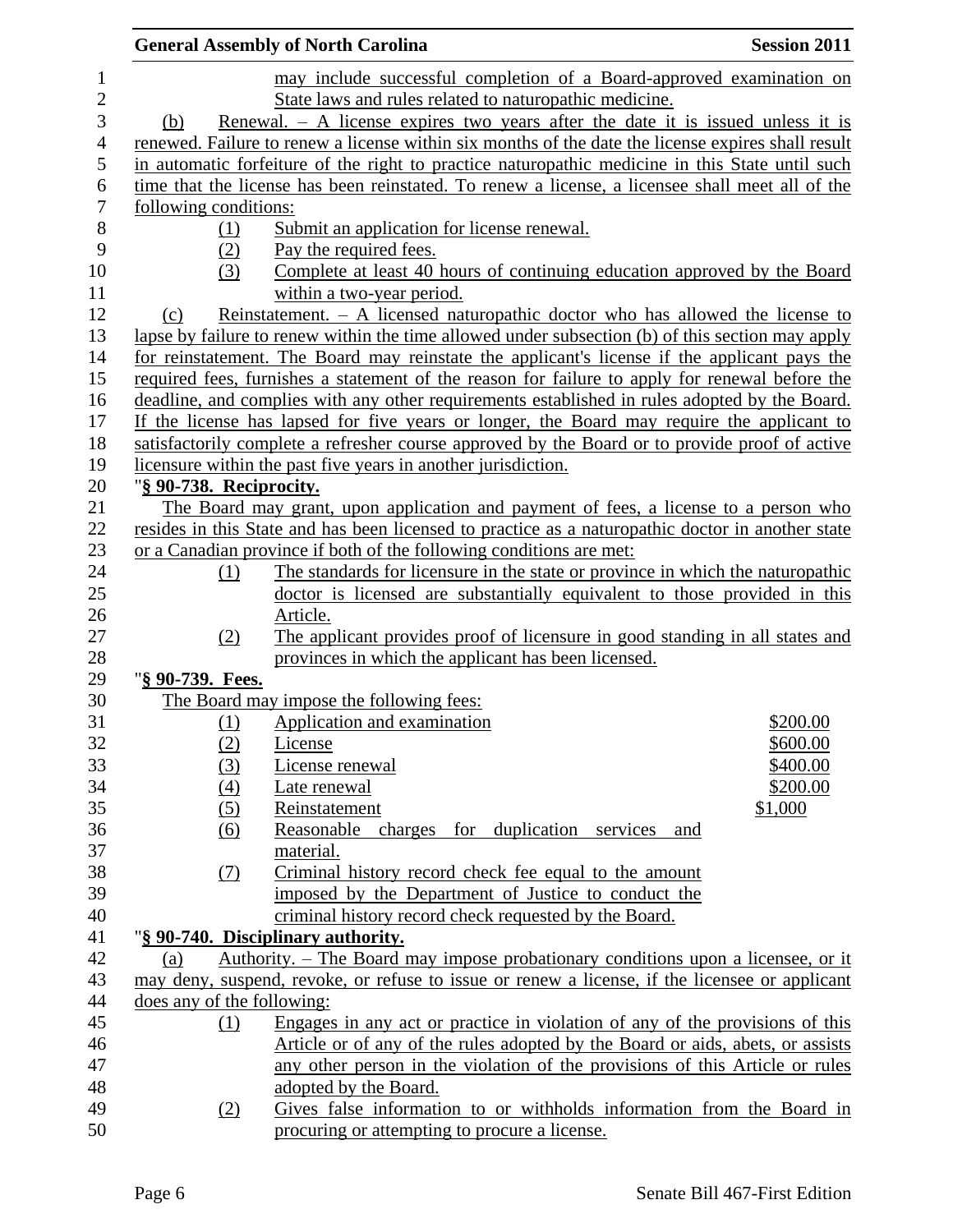|                       | <b>General Assembly of North Carolina</b>                                                                                                                                                | <b>Session 2011</b> |
|-----------------------|------------------------------------------------------------------------------------------------------------------------------------------------------------------------------------------|---------------------|
| (3)                   | Has been convicted of or pled guilty or no contest to a crime that indicates                                                                                                             |                     |
|                       | that the person is unfit or incompetent to practice as a naturopathic doctor or                                                                                                          |                     |
|                       | that indicates the person has deceived or defrauded the public. A felony                                                                                                                 |                     |
|                       | conviction shall result in the automatic revocation of a license issued by the                                                                                                           |                     |
|                       | Board unless the Board determines otherwise pursuant to rules adopted by                                                                                                                 |                     |
|                       | the Board.                                                                                                                                                                               |                     |
| (4)                   | Has been declared mentally incompetent by a court of competent                                                                                                                           |                     |
|                       | jurisdiction.                                                                                                                                                                            |                     |
| (5)                   | Habitually uses or is addicted to drugs or intoxicating liquors to the extent                                                                                                            |                     |
|                       | that it affects the licensee's professional competency. If a licensee violates                                                                                                           |                     |
|                       | this subdivision, the Board may require the licensee to undergo a mental or                                                                                                              |                     |
|                       | physical examination by physicians designated by the Board before or after                                                                                                               |                     |
|                       | the licensee has been charged. The results of the examination shall be                                                                                                                   |                     |
|                       | admissible as evidence in a hearing before the Board.                                                                                                                                    |                     |
| (6)                   | Has demonstrated gross negligence, incompetency, or misconduct in the                                                                                                                    |                     |
|                       | performance of naturopathic medical treatment.                                                                                                                                           |                     |
| (7)                   | Has had a health care provider license denied, restricted, revoked, or                                                                                                                   |                     |
|                       | suspended by another state or jurisdiction.                                                                                                                                              |                     |
| (8)                   | Fails to consent to a criminal history record check.                                                                                                                                     |                     |
| (9)                   | Fails to respond, within a reasonable time, to inquiries from the Board                                                                                                                  |                     |
|                       | concerning any matter affecting the individual's license to practice                                                                                                                     |                     |
|                       | naturopathic medicine.                                                                                                                                                                   |                     |
| (10)                  | Fails to complete continuing education requirements within the time                                                                                                                      |                     |
|                       | prescribed.                                                                                                                                                                              |                     |
| (b)                   | Hearing. – Denial, refusal to renew, suspension, or revocation of a license or                                                                                                           |                     |
|                       | imposition of probationary conditions upon a licensee may be ordered by the Board after a                                                                                                |                     |
|                       | hearing held in accordance with Article 3A of Chapter 150B of the General Statutes and rules                                                                                             |                     |
|                       | adopted pursuant to this Article. An application may be made to the Board for reinstatement of                                                                                           |                     |
|                       | a revoked license if the revocation has been in effect for not less than two years.                                                                                                      |                     |
| (c)                   | Records. – The Board shall keep a record of its proceedings. The Board may, in a                                                                                                         |                     |
|                       | closed session, receive evidence regarding the treatment of a patient who has not expressly or                                                                                           |                     |
|                       | impliedly consented to the public disclosure of the treatment when necessary for the protection                                                                                          |                     |
|                       | of the rights of the patient or of the accused naturopathic doctor and the full presentation of                                                                                          |                     |
|                       | relevant evidence. All records, papers, investigative files, investigative reports, and other                                                                                            |                     |
|                       | documents containing information gathered or received by the Board as a result of                                                                                                        |                     |
|                       | investigations, inquiries, or interviews conducted in connection with an application for                                                                                                 |                     |
|                       | licensure, a complaint, or a disciplinary matter are not considered public documents within the<br>meaning of Chapter 132 of the General Statutes. If a record, paper, or other document |                     |
|                       | containing information collected and compiled by the Board is admitted into evidence in a                                                                                                |                     |
|                       | hearing held by the Board, it shall then be a public record within the meaning of Chapter 132 of                                                                                         |                     |
| the General Statutes. |                                                                                                                                                                                          |                     |
| (d)                   | Confidential Information. - The Board may release confidential or nonpublic                                                                                                              |                     |
|                       | information about a licensee to any health care licensure board in this State or another state                                                                                           |                     |
|                       | relating to the issuance, denial, suspension, revocation, or voluntary surrender of the license,                                                                                         |                     |
|                       | including the reasons for the action or any investigative report prepared by the Board. The                                                                                              |                     |
|                       | Board shall notify the naturopathic doctor within 60 days after the information is released. The                                                                                         |                     |
|                       | Board shall furnish to the naturopathic doctor a summary of the information being released.                                                                                              |                     |
|                       | However, if the naturopathic doctor requests, in writing, within 30 days from the date of notice,                                                                                        |                     |
|                       | a copy of the information being released, the Board shall give to the naturopathic doctor a copy                                                                                         |                     |
|                       | of all the information being released. Notice or copies shall not be provided by the Board if the                                                                                        |                     |
|                       | information relates to an ongoing criminal investigation by a law enforcement agency or any                                                                                              |                     |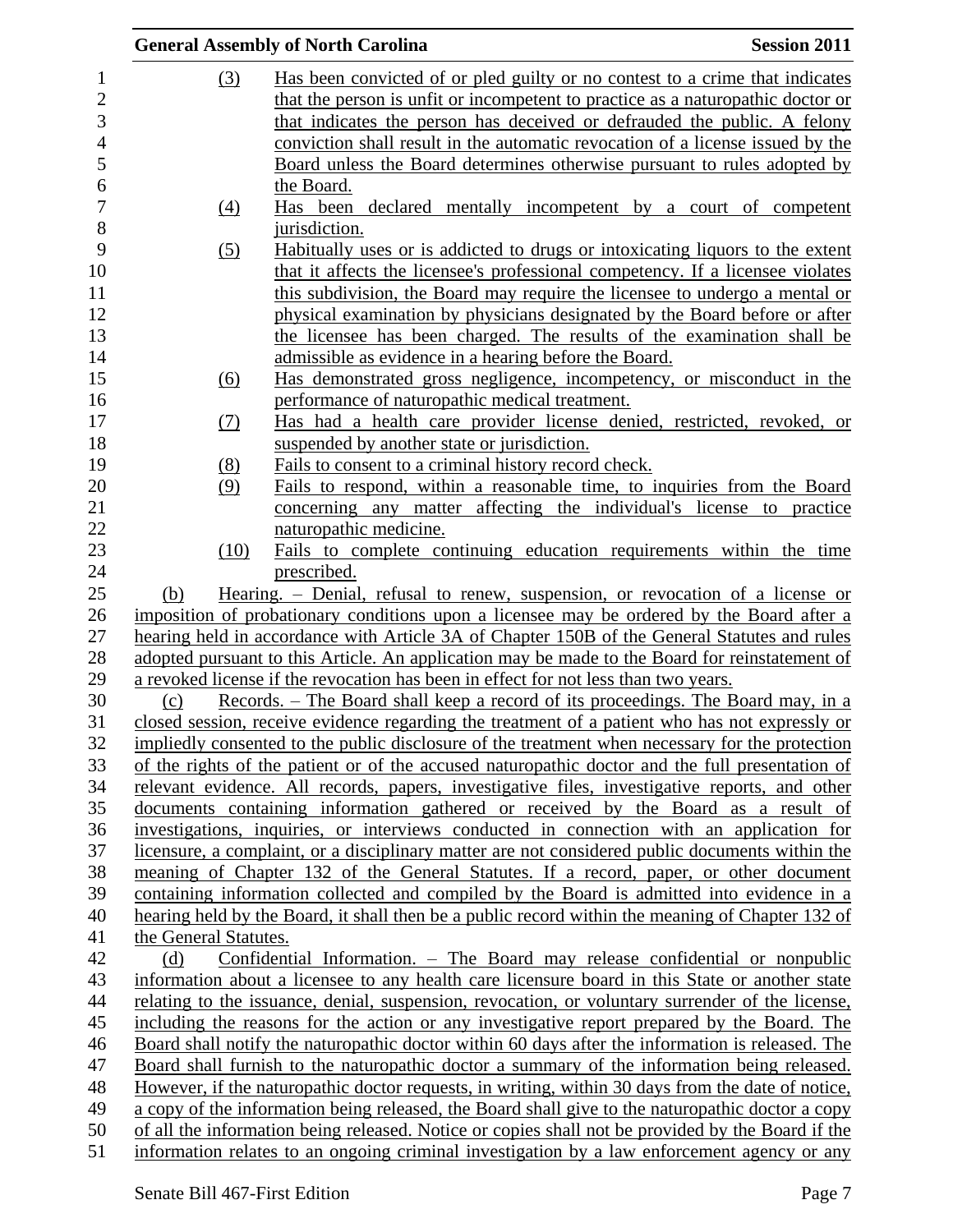|                          | <b>General Assembly of North Carolina</b>                                                          | <b>Session 2011</b> |
|--------------------------|----------------------------------------------------------------------------------------------------|---------------------|
| 1                        | Department of Health and Human Services personnel with enforcement or investigative                |                     |
| 2                        | responsibilities.                                                                                  |                     |
| 3                        | "§ 90-741. Criminal history record check of applicants and licensees.                              |                     |
| $\overline{\mathcal{A}}$ | Criminal History Record Check. – The Board may require a criminal history record<br>(a)            |                     |
| 5                        | check for a person who is either licensed under this Article or applying for licensure under this  |                     |
| 6                        | Article. The Board is responsible for providing to the North Carolina Department of Justice the    |                     |
| $\tau$                   | fingerprints of the person to be checked, a form signed by the person consenting to the criminal   |                     |
| $8\,$                    | record check and the use of fingerprints and other identifying information required by the State   |                     |
| 9                        | or National Repositories, and any additional information required by the Department of Justice.    |                     |
| 10                       | The Board shall keep all information obtained pursuant to this section confidential.               |                     |
|                          | Conviction. – If a criminal history record check reveals one or more convictions, the<br>(b)       |                     |
|                          | conviction does not automatically bar licensure. The Board shall consider all of the following     |                     |
|                          | factors regarding the conviction:                                                                  |                     |
|                          | The level of seriousness of the crime.<br>(1)                                                      |                     |
|                          | (2)<br>The date of the crime.                                                                      |                     |
|                          | The age of the person at the time of the conviction.<br>(3)                                        |                     |
|                          | The circumstances surrounding the commission of the crime, if known.<br>$\left(4\right)$           |                     |
|                          | (5)<br>The nexus between the criminal conduct of the person and the job duties of                  |                     |
|                          | the position to be filled.                                                                         |                     |
|                          | The person's prison, jail, probation, parole, rehabilitation, and employment<br>(6)                |                     |
|                          | records since the date the crime was committed.                                                    |                     |
|                          | The subsequent commission of a crime by the person.<br>(7)                                         |                     |
|                          | Denial of Licensure. – If the Board denies, revokes, or suspends a license based on<br>(c)         |                     |
|                          | information obtained in a criminal history record check, the Board shall disclose to the person    |                     |
|                          | the information contained in the criminal history record check that is relevant to the Board's     |                     |
|                          | actions. The Board may not provide a copy of the criminal history record check to the person.      |                     |
|                          | A person has the right to appear before the Board to appeal the Board's decision. An               |                     |
|                          | appearance before the Board shall constitute an exhaustion of administrative remedies in           |                     |
|                          | accordance with Chapter 150B of the General Statutes.                                              |                     |
|                          | Limited Immunity. - The Board, its officers and employees, acting in good faith and<br>(d)         |                     |
|                          | in compliance with this section, shall be immune from civil liability for its actions based on     |                     |
|                          | information provided in a person's criminal history record check.                                  |                     |
|                          | "§ 90-742. Reports; immunity from suit.                                                            |                     |
|                          | Report. – A person who has reasonable cause to suspect misconduct or incapacity of<br>(a)          |                     |
|                          | a licensee, or who has reasonable cause to suspect that a person is in violation of this Article,  |                     |
|                          | may report the relevant facts to the Board. Upon receipt of a charge, or upon its own initiative,  |                     |
|                          | the Board may give notice of an administrative hearing or may, after diligent investigation,       |                     |
|                          | dismiss unfounded charges. A person who, in good faith, makes a report pursuant to this            |                     |
|                          | section is immune from any criminal prosecution or civil liability resulting from making the       |                     |
|                          | report.                                                                                            |                     |
|                          | <u>Immunity. – The Board and its staff are immune from any criminal prosecution or</u><br>(b)      |                     |
|                          | civil liability for exercising, in good faith, the powers and duties given to the Board under this |                     |
|                          | Article.                                                                                           |                     |
|                          | "§ 90-743. Third-party reimbursement.                                                              |                     |
|                          | Nothing in this Article shall be construed to require direct third-party reimbursement to          |                     |
|                          | persons licensed under this Article.                                                               |                     |
|                          | "§ 90-744. Advisory Council.                                                                       |                     |
|                          | Created. – An Advisory Council is created to advise the Board and to develop<br>(a)                |                     |
|                          | recommendations to foster coordination and collaboration between naturopathic doctors,             |                     |
|                          | medical doctors, and other health professionals for the purpose of providing appropriate care      |                     |
|                          | for patients. The Council shall meet periodically and report its recommendations to the Board      |                     |